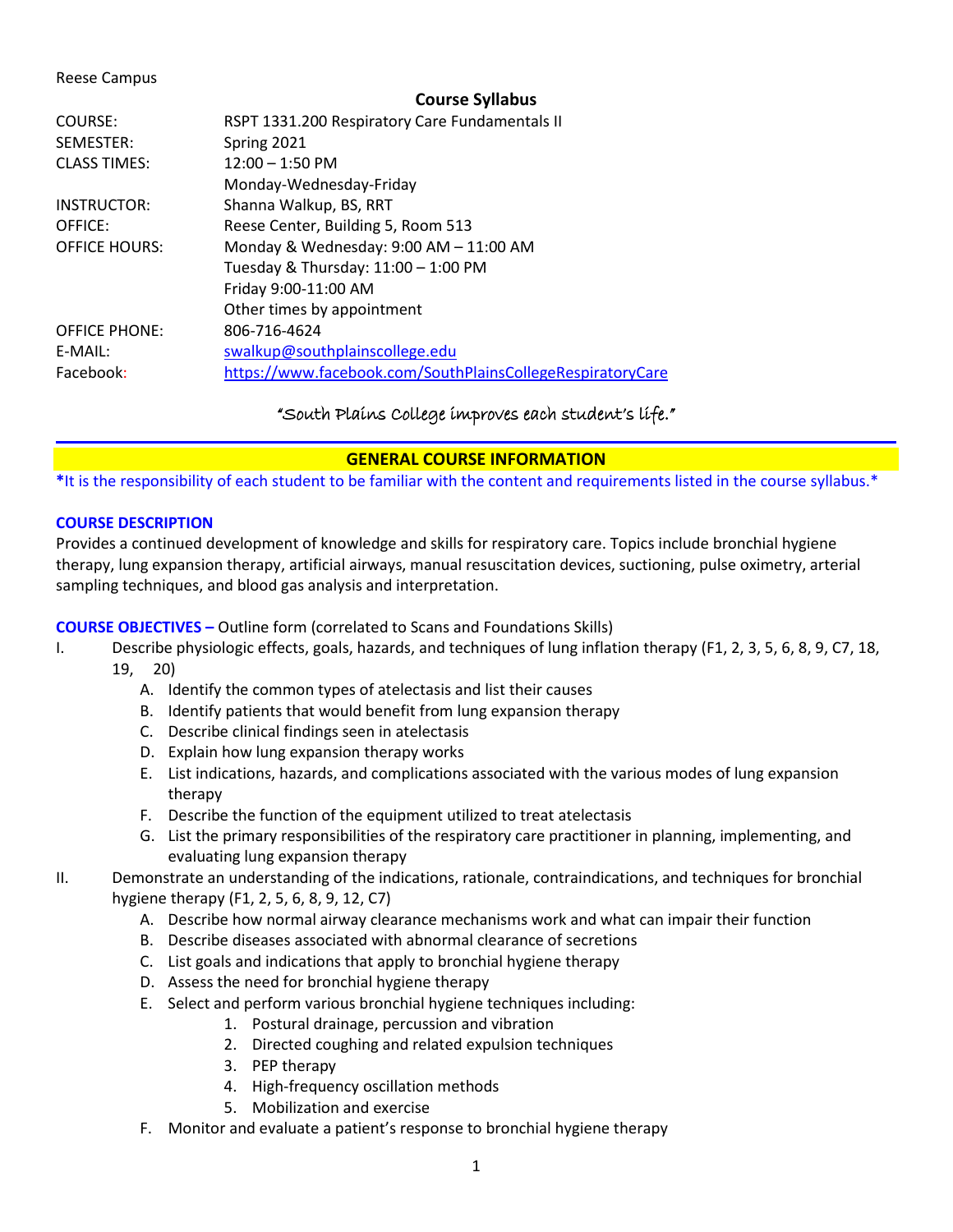- G. Modify bronchial hygiene therapies on the basis of patient response
- III. Describe the function and application of manual resuscitators (F1, C18, C19, C20)
	- A. Identify resuscitator valve types
	- B. Discuss various type of manual resuscitators and discuss common hazards associated with using these devices
	- C. Describe the difference between flow-inflating and self-inflating manual resuscitators
	- D. Select different types of masks used on manual resuscitators
	- E. Identify devices on manual resuscitators and explain their function
	- F. Provide adequate manual resuscitation
- IV. Determine proper equipment utilized for airway management (F1, F3, F8, C18, C19,

C20)

- A. Describe the indications for artificial airways
- B. List the various types of airways
- C. Determine usage of each airway
- D. Demonstrate correct technique of airway insertion
- E. Identify markings on different airways
- F. Demonstrate correct care of each airway
- G. Identify common indications, contraindication and hazards associated with various airways
- V. Demonstrate proficiency in the technique for endotracheal intubation (F1, F3, F8,

C18, C19, C20)

- A. Identify indications for endotracheal intubation
- B. Determine how the route of intubation is determined
- C. Describe the technique for oral and nasal intubations
- D. Describe how to assess and confirm proper ET tube placement
- E. Describe the procedure for a tracheotomy
- F. List and describe the complications associated with airways and long term intubation
- VI. Explain the importance of the RCP in maintenance of the airway (F1, F3, F8, C18,

C19, C20)

- A. Demonstrate proper technique in securing the artificial airway
- B. Determine methods for providing for patient communication
- C. Ensure adequate humidification to the artificial airway
- D. Understand the importance of cuff care in the intubated patient
- E. Troubleshoot airway emergencies
- VII. Explain the function of the equipment and proper technique of suctioning (F1,F3,

F8, C18, C19, C20)

- A. Describe the use of various suction catheters
- B. Identify the indications for suctioning
- C. Identify and minimize the hazards associated with suctioning
- D. Demonstrate proper technique for suctioning
- E. Determine appropriate suction catheter size
- F. Determine appropriate suction pressure

# VIII. Describe the process of extubation (F1,F3, F8, C18, C19, C20)

- A. Demonstrate procedure of orotracheal and nasotracheal extubation
- B. Understand removal of tracheostomy tubes
- C. Identify hazards associated with extubation
- D. Explain the rationale of applying appropriate oxygen, humidity therapy, and medication therapy post extubation
- IX. Identify how gas exchange is analyzed and monitored and demonstrate ability of ABG interpretation (F1, 2, 8, C7, 18, 19, 20)
	- A. Differentiate and describe the characteristics of various types of oxygen analyzers
	- B. Identify techniques used to assess gas exchange and when they are indicated
	- C. Select equipment for monitoring procedures and ensure its proper function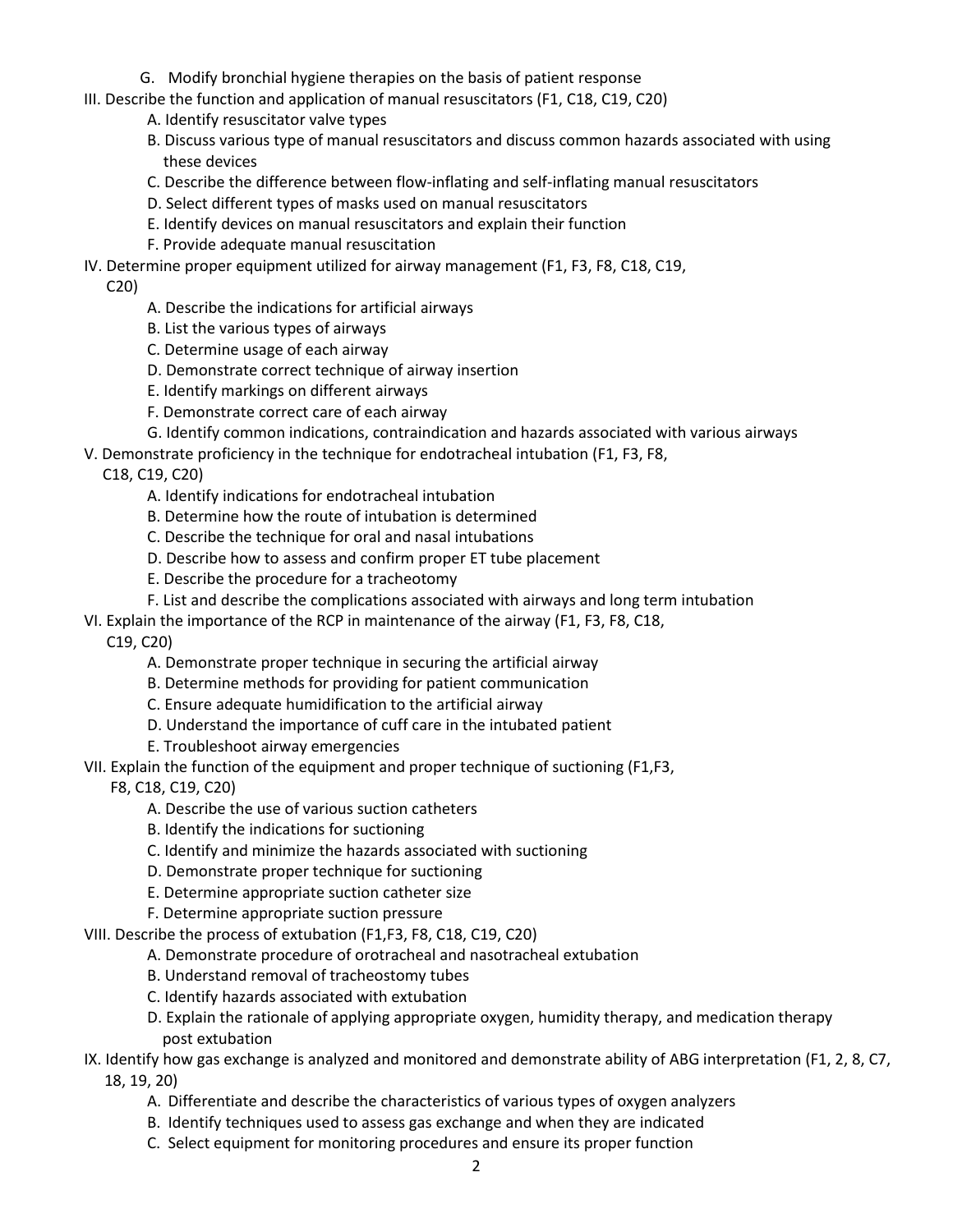- D. Understand blood gas analysis via blood gas machines
- E. Identify indications, contraindications, hazards of arterial blood gas sampling
- F. Describe when and how to perform co-oximetry
- G. Interpret pulse oximetry results
- H. Interpret blood gas results

### **EVALUATION METHODS**

Written exams, written assignments, and other projects as assigned.

### **ACADEMIC INTEGRITY**

It is the aim of the faculty of South Plains College to foster a spirit of complete honesty and a high standard of integrity. The attempt of any student to present as his or her own any work which he or she has not honestly performed is regarded by the faculty and administration as a most serious offense and renders the offender liable to serious consequences, possibly suspension.

**Cheating** - Dishonesty of any kind on examinations or on written assignments, illegal possession of examinations, the use of unauthorized notes during an examination, obtaining information during an examination from the textbook or from the examination paper of another student, assisting others to cheat, alteration of grade records, illegal entry or unauthorized presence in the office are examples of cheating. Complete honesty is required of the student in the presentation of any and all phases of coursework. This applies to quizzes of whatever length, as well as final examinations, to daily reports and to term papers.

**Plagiarism** - Offering the work of another as one's own, without proper acknowledgment, is plagiarism; therefore, any student who fails to give credit for quotations or essentially identical expression of material taken from books, encyclopedias, magazines and other reference works, or from themes, reports or other writings of a fellow student, is guilty of plagiarism.

#### **BLACKBOARD**

Blackboard is an e-Education platform designed to enable educational innovations everywhere by connecting people and technology. This educational tool will be used in this course throughout the semester.

#### **FACEBOOK**

The Respiratory Care Program has a Facebook page at <https://www.facebook.com/SouthPlainsCollegeRespiratoryCare> . In addition to the South Plains College website, this Facebook page will be used to keep students up-to-date on program activities, weather delays, South Plains College announcements and will help with program recruitment. "Liking" the Respiratory Care Program Facebook page is not mandatory, nor is personal Facebook accounts, in order to access this page.

# **SCANS and FOUNDATION SKILLS**

Refer also to Course Objectives. Scans and Foundation Skills attached

# **SPECIFIC COURSE INFORMATION**

### **TEXT AND MATERIALS**

Students are required to obtain the following:



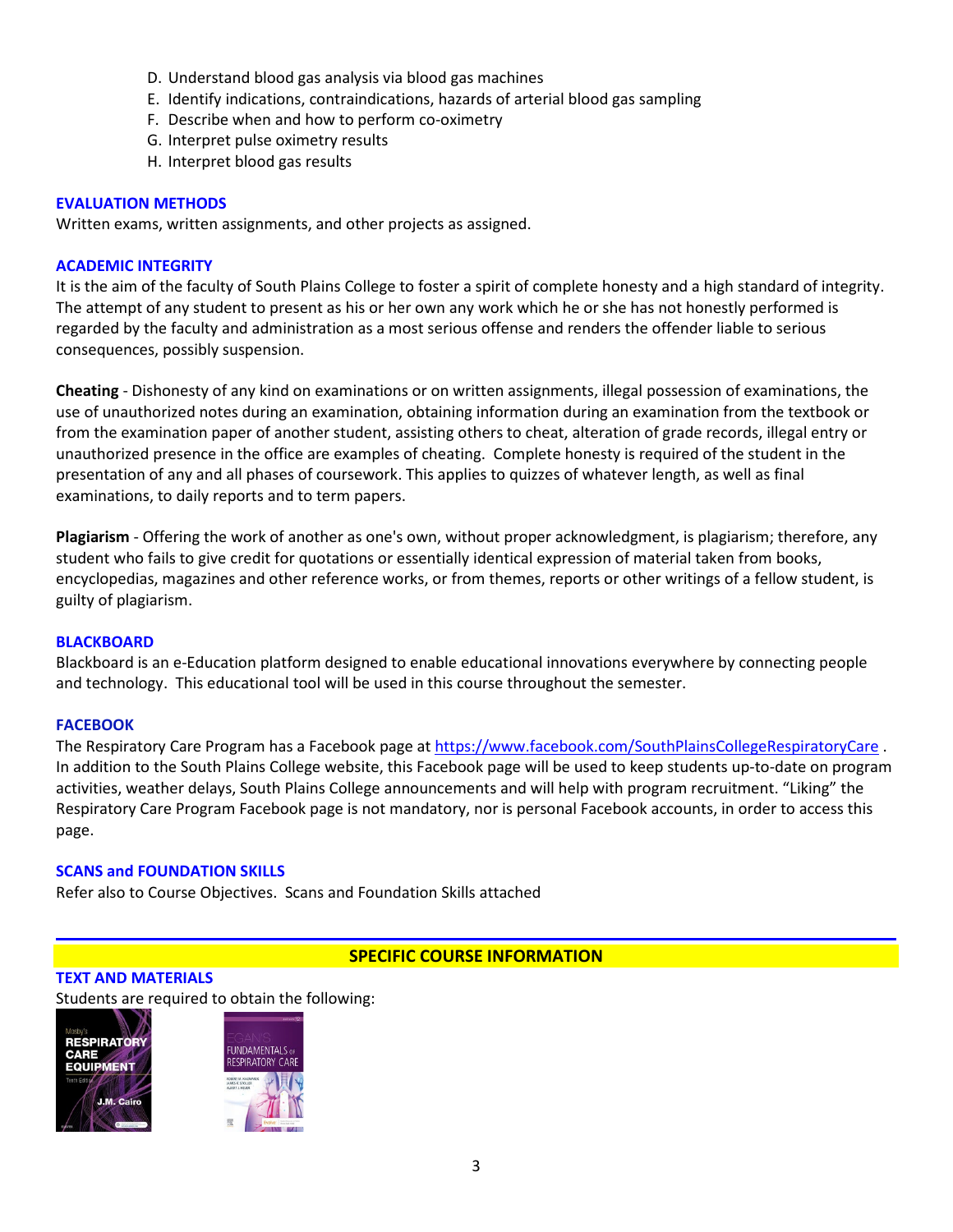# **Cairo, J.M. Respiratory Care Equipment, 10th Ed. ( 2018). ISBN: 978-0-323-41636-8 Kacmarek, Robert. Egan's Fundamentals of Respiratory Care, 12th Ed. ( 2017). ISBN: 978-0-323-59798-2 Data Arc License**

# **EVALUATION METHODS**

- 1. Unit Examinations
- 2. Assignments
- 3. Lab Competencies
- 4. Final Examination

#### **ATTENDANCE POLICY**

#### **Class Attendance**

Students are expected to attend all classes in order to be successful in a course. The student may be administratively withdrawn from the course when absences become excessive as defined in the course syllabus.

When an unavoidable reason for class absence arises, such as illness, an official trip authorized by the college or an official activity, the instructor may permit the student to make up work missed. It is the student's responsibility to complete work missed within a reasonable period of time as determined by the instructor. Students are officially enrolled in all courses for which they pay tuition and fees at the time of registration. Should a student, for any reason, delay in reporting to a class after official enrollment, absences will be attributed to the student from the first class meeting.

Students who enroll in a course but have "Never Attended" by the official census date, as reported by the faculty member, will be administratively dropped by the Office of Admissions and Records. A student who does not meet the attendance requirements of a class as stated in the course syllabus and does not officially withdraw from that course by the official census date of the semester, may be administratively withdrawn from that course and receive a grade of "X" or "F" as determined by the instructor. Instructors are responsible for clearly stating their administrative drop policy in the course syllabus, and it is the student's responsibility to be aware of that policy.

It is the student's responsibility to verify administrative drops for excessive absences through MySPC using his or her student online account. If it is determined that a student is awarded financial aid for a class or classes in which the student never attended or participated, the financial aid award will be adjusted in accordance with the classes in which the student did attend/participate and the student will owe any balance resulting from the adjustment.

Regular attendance is necessary to successfully meet the course objectives. The student is responsible for all class work covered during absences from class. Students are expected to be in class, on time. A student is tardy if he/she arrives more than 5 minutes after class begins. If a student is tardy to class three times, it will be counted as one absence. It is the student's responsibility to inform the instructor of the reason for an absence and to do so in a timely fashion. A student may be administratively withdrawn from the course if he/she has more than **five** absences from class and the instructor determines the student is unable to successfully meet the course objectives.

Students who are tardy are asked to respect their peers and enter the classroom quietly in order not to disrupt the class. Students who are late to a class starting with an examination will not be given additional time to complete the exam. The exam will be finished when the last on-time student has completed.

#### **ASSIGNMENT POLICY**

Students are expected to maintain a reading schedule at home to keep current with classroom discussions. **Late assignments will not be accepted.** 

1. Workbook Assignments: Details of workbook assignments will be posted on Blackboard.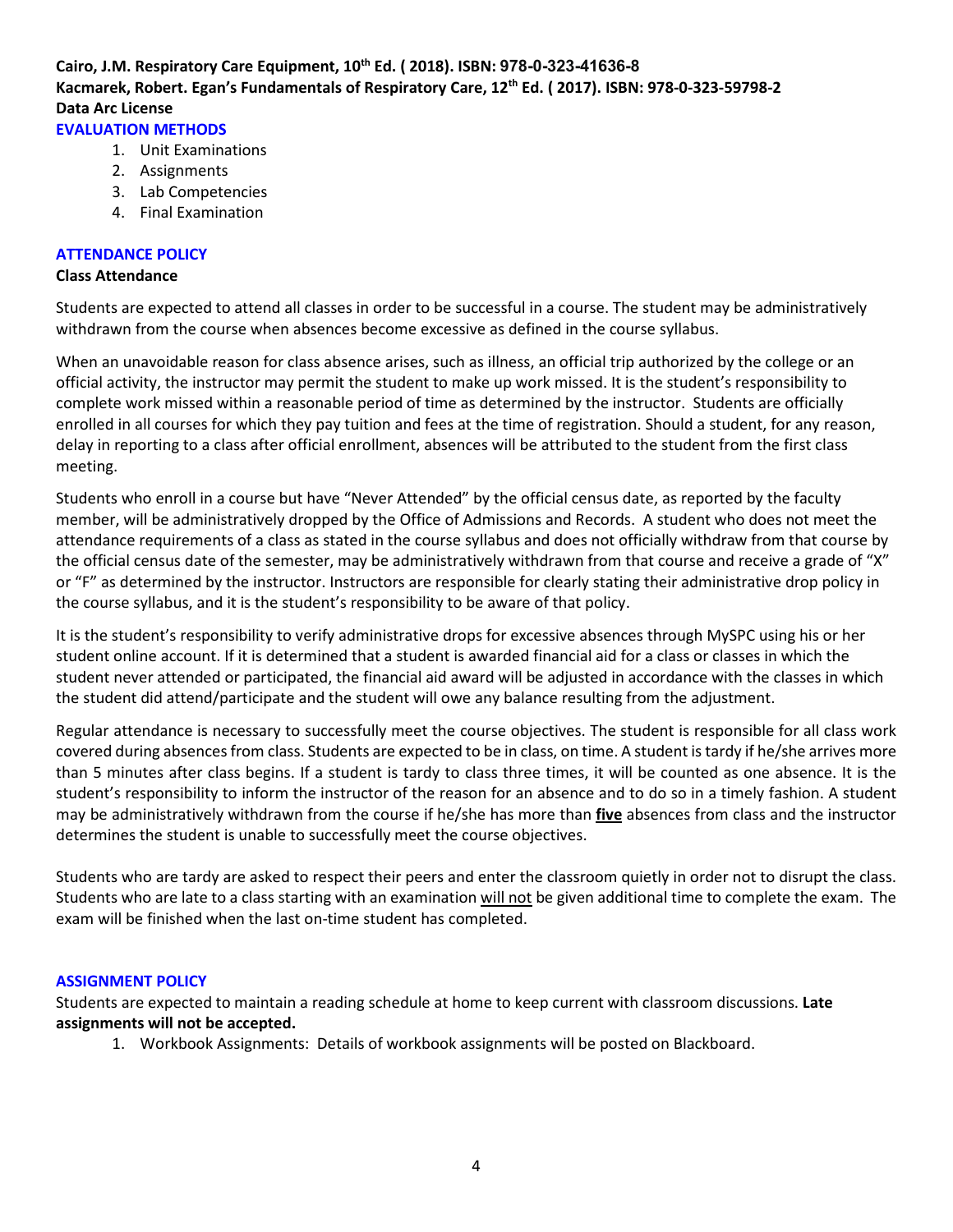### **COMPUTER USAGE**

As computer technology in the field of health occupations continues to become more popular, computers will be used in this course for several assignments. All students have access to computers and printers on the South Plains College campus. Students will be expected to utilize computers to access assignments and classroom resources. All registered students are supplied with a working email account from South Plains College. In order to take exams, students must have their user name and password.

# **ALL STUDENTS ARE EXPECTED TO KNOW THEIR SPC STUDENT USER NAME AND PASSWORD.**

### **COMPUTER LAB USAGE**

The computer lab(s) on any campus may be used by students during scheduled open hours or as assigned by an instructor. Printer paper will not be provided for students to print materials but students may seek assistance from faculty or staff to request lab paper from the college if needed. Lack of computer lab paper is not an excuse for not having homework assignments, skills lab sheets, or any other required documents. Students should come prepared for class.

# **LAB COMPTENCIES**

- 1. Students must complete laboratory exercises during lab time, individually or in small groups, as assigned. Laboratory exercises and skills practice allow the student to apply the reading and lecture material to actual performance of skills.
- 2. Students will be required to successfully complete the following competencies in lab:

| <b>Adult CPT</b>                   |    |
|------------------------------------|----|
| <b>IPPB</b>                        | C  |
| <b>Mucous Clearance Adjuncts</b>   | F  |
| Incentive Spirometer               | F  |
| Setup and ventilate via mask-adult | F  |
| Setup and ventilate via ETT-adult  | Ir |
| Pulse oximetry                     | Α  |
| Securing artificial airway         |    |

lasotracheal suctioning-adult Iuff Management Indotracheal intubation-Adult ixtubation-Adult Indotracheal suction-adult nline suction-adult erosol T-piece

All competencies will be documented in DataArc by the clinical instructor/preceptor evaluating the student. The student is not considered proficient in a lab competency until a satisfactory rating has been achieved. The student will be evaluated as:

**-Satisfactory** (100%)- ready for clinical application with minimal supervision. Performed procedure accurately.

**-Unsatisfactory performance** - not ready for clinical application. Requires remediation under one of the following categories:

- **Minor – Unsatisfactory (75%):** Needs to review fundamental concepts or requires re-evaluation of minor deficiency(s) (ex. forgets to wash hands during the **Follow-up** stage. Must be re-evaluated on this step not the whole procedure). May re-attempt on the same day.
- **Major – Unsatisfactory (50%):** Requires additional lab practice and complete re-evaluation of the procedure. If the student receives an unsatisfactory rating (major), the student may attempt the competency on another laboratory day when he/she has reviewed the procedure and feels prepared.
- Each competency attempt will be scored (as indicated above). Ex: If a student scores a 75% on the first attempt and then a 100% on second attempt, the score entered into the grade book is 87.5 for that particular competency.
- If a student is unable to successfully complete a competency after 2 attempts, remediation will be required. Please see 'Remediation' below for details.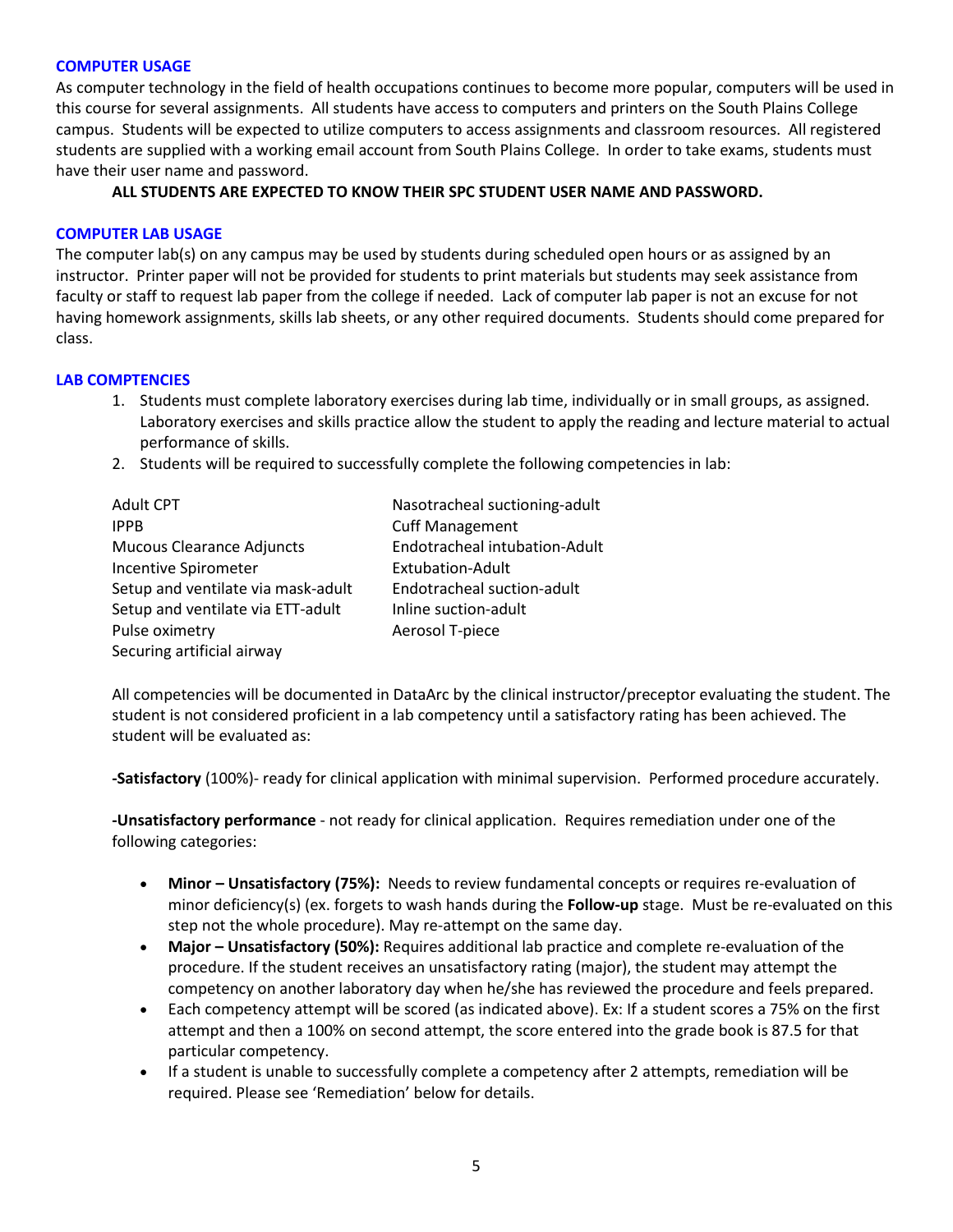**GRADING POLICY-** Grades in this course will be determined using the following criteria:

| Unit Exams          | 60%            |
|---------------------|----------------|
| Assignments         | 10%            |
| Lab Competencies    | 5%             |
| Comprehensive Final | 25%            |
|                     | $A = 90 - 100$ |
|                     | $B = 80 - 89$  |
|                     | $C = 75 - 79$  |
|                     | $D = 65 - 74$  |
|                     | $F = 65$       |

Students will be allowed to drop their lowest unit exam grade. Make-up exams will not be given.

# **Successful completion of this course requires:**

1. A final grade of 'C' (75%) or better.

### **CONFERENCES**

If at any time a student is not satisfied with their overall performance, he/she is encouraged to schedule an appointment with the DCE/Instructor. Please refer to Respiratory Care Student Handbook for more details regarding remediation/tutoring.

#### **REMEDIATION**

Please refer to the 2020-2021 Respiratory Care Program student handbook for the remediation policy for exams and clinical competencies.

#### **COMMUNICATION POLICY**

Electronic communication between instructor and students in this course will utilize the South Plains College "My SPC", REMIND and email systems. Instructor will not initiate communication using private email accounts. Students should regularly check blackboard, remind and email systems for specific clinical assignments/announcements.

If necessary, students may contact me on my personal cell phone between the hours 8:00 am-8:00 pm M-F. On the weekends/holidays, please do not contact me before 10:00 am and after 6:00 pm. If you need to reach me after the hours listed, please send a message or an email to my SPC email/REMIND. If you will be absent from class, please do not contact me on my personal cell phone.

Blackboard is an e-Education platform designed to enable educational innovations everywhere by connecting people and technology. This educational tool will be used in this course throughout the semester.

#### **CAMPUS CARRY**

Campus Concealed Carry - Texas Senate Bill - 11 (Government Code 411.2031, et al.) authorizes the carrying of a concealed handgun in South Plains College buildings only by persons who have been issued and are in possession of a Texas License to Carry a Handgun. Qualified law enforcement officers or those who are otherwise authorized to carry a concealed handgun in the State of Texas are also permitted to do so. Pursuant to Penal Code (PC) 46.035 and South Plains College policy, license holders may not carry a concealed handgun in restricted locations. For a list of locations, please refer to the SPC policy at: [\(http://www.southplainscollege.edu/human\\_resources/policy\\_procedure/hhc.php\)](http://www.southplainscollege.edu/human_resources/policy_procedure/hhc.php) Pursuant to PC 46.035, the open carrying of handguns is prohibited on all South Plains College campuses. Report violations to the College Police Department at 806-716-2396 or 9-1-1.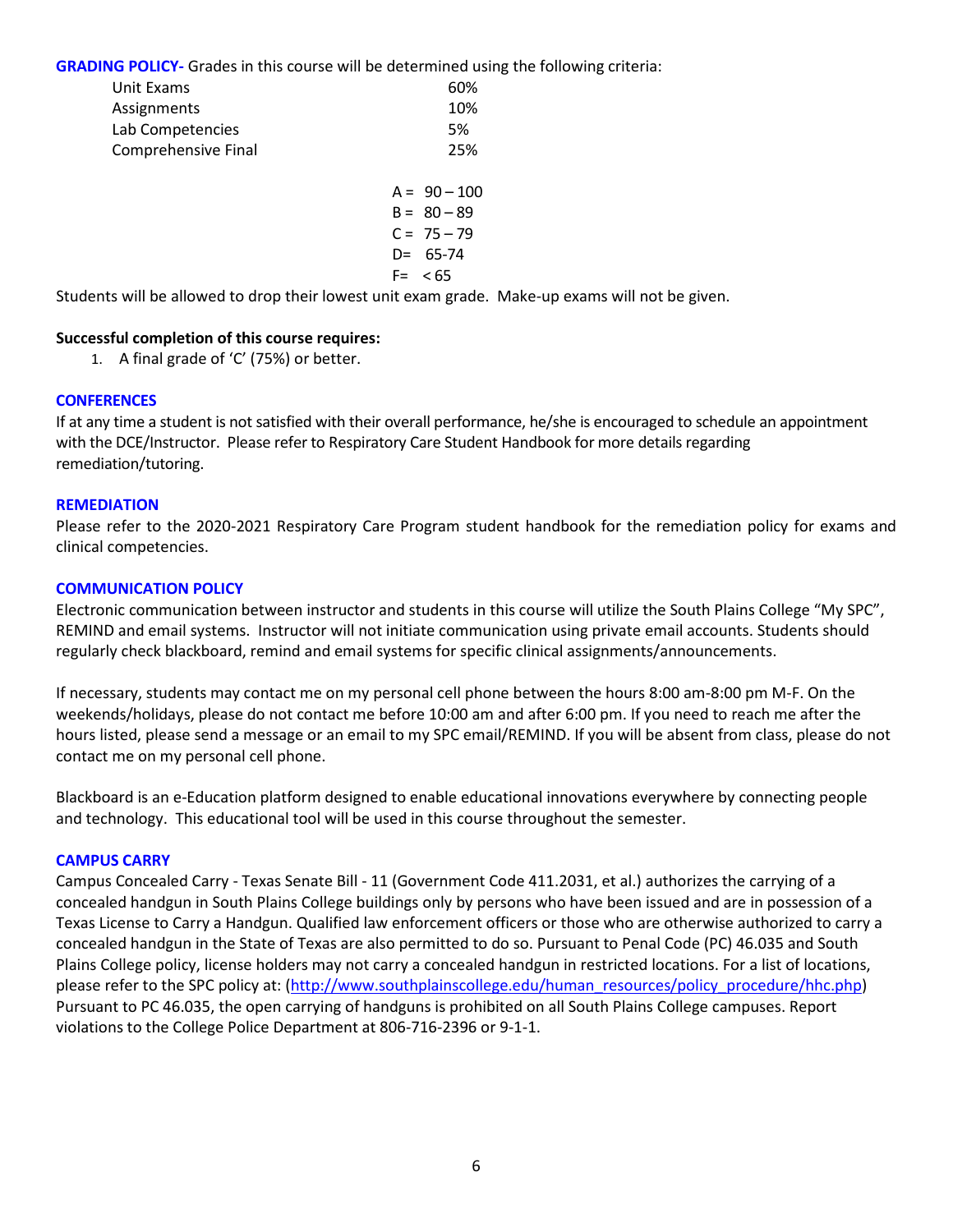### **PREGNANCY ACCOMMODATIONS STATEMENT**

### **Title IX Pregnancy Accommodations Statement**

If you are pregnant, or have given birth been within six months, under Title IX you have a right to reasonable accommodations to help continue your education. Students who wish to request accommodations must contact the Health and Wellness Center at 806-716-2529 to initiate the process.

### **STUDENT CONDUCT**

Rules and regulations relating to the students at South Plains College are made with the view of protecting the best interests of the individual, the general welfare of the entire student body and the educational objectives of the college. As in any segment of society, a college community must be guided by standards that are stringent enough to prevent disorder, yet moderate enough to provide an atmosphere conducive to intellectual and personal development. A high standard of conduct is expected of all students. When a student enrolls at South Plains College, it is assumed that the student accepts the obligations of performance and behavior imposed by the college relevant to its lawful missions, processes and functions. Obedience to the law, respect for properly constituted authority, personal honor, integrity and common sense guide the actions of each member of the college community both in and out of the classroom. Students are subject to federal, state and local laws, as well as South Plains College rules and regulations. A student is not entitled to greater immunities or privileges before the law than those enjoyed by other citizens. Students are subject to such reasonable disciplinary action as the administration of the college may consider appropriate, including suspension and expulsion in appropriate cases for breach of federal, state or local laws, or college rules and regulations. This principle extends to conduct off-campus which is likely to have adverse effects on the college or on the educational process which identifies the offender as an unfit associate for fellow students.

Any student who fails to perform according to expected standards may be asked to withdraw.

Rules and regulations regarding student conduct appear in the current Student Guide.

**<http://catalog.southplainscollege.edu/content.php?catoid=49&navoid=1321>**

### **FACEMASKS**

It is the policy of South Plains College for the Spring 2021 semester that as a condition of on-campus enrollment, all students are required to engage in safe behaviors to avoid the spread of COVID-19 in the SPC community. Such behaviors specifically include the requirement that all students properly wear CDC-compliant face coverings while in SPC buildings including in classrooms, labs, hallways, and restrooms. Failure to comply with this policy may result in dismissal from the current class session. If the student refuses to leave the classroom or lab after being dismissed, the student may be referred to the Dean of Students on the Levelland campus or the Dean/Director of external centers for Student Code of Conduct Violation.Students who believe they have been exposed or may be COVID-19 positive, must contact Health Services, DeEtte Edens, BSN, RNat (806) 716-2376o[r dedens@southplainscollege.edu.](mailto:dedens@southplainscollege.edu)

#### **EMERGENCY**

The student should notify his/her family that in case of an emergency during normal class schedule, they should call the Nursing Office at (806)716-2391 or (806)716-2193. Class will not be interrupted unless it is an emergency, so they must identify themselves and say it is an emergency to get immediate action.

The student should notify his/her family that in the case of an emergency during clinical rotations, they should call and leave a message or text (who they are and who they need to get in touch with for an emergency) to the number or numbers provided to them in the clinical course syllabus and/or on the clinical course schedule..

#### **Dropping a class**

Students should submit a **Student [Initiated](https://forms.office.com/Pages/ResponsePage.aspx?id=ZrGRbWrP6UWeIqAmJdCCqRkmPIpp6AVCixFJfcqITt9UODExTUFXS0JOODhJOTlYM0NEV1kzRk9GMS4u) Drop Form** online**.**

**Students will not be required to obtain an instructor signature to drop**, however, we do encourage students to communicate with instructors or advisors prior to dropping a course when they are able. **There will be no charge for drops for the fall or spring semesters**.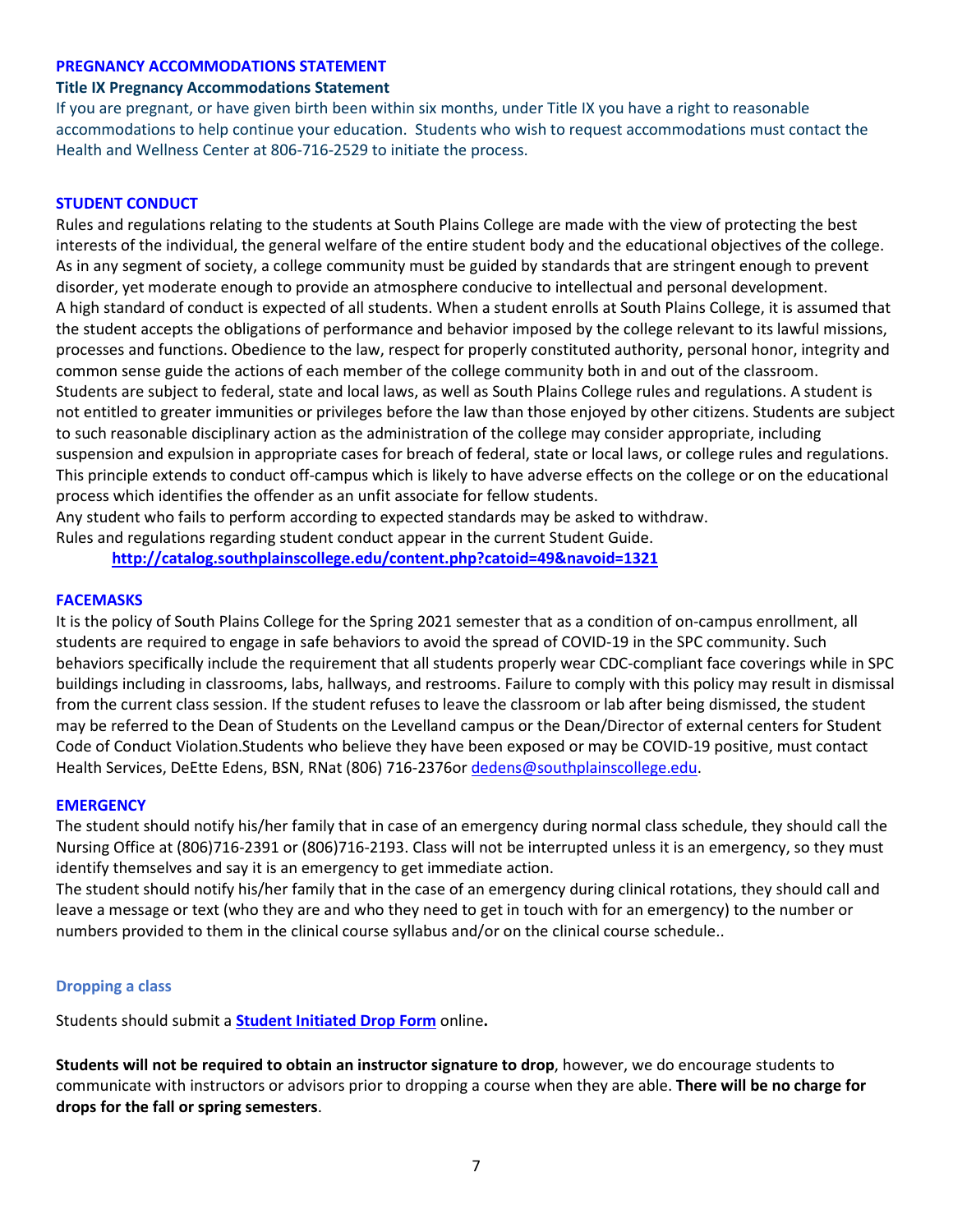#### **Withdrawing from all classes**

If a student wishes to withdraw from all courses, they should initiate that process with the Advising Office. They can schedule an appointment with an advisor by visiting [http://www.southplainscollege.edu/admission](http://www.southplainscollege.edu/admission-aid/advising/spcadvisors.php)[aid/advising/spcadvisors.php](http://www.southplainscollege.edu/admission-aid/advising/spcadvisors.php) or by calling 806-716-2366.

### **Schedule Change (after late registration and before census date)**

To make a schedule change after late registration (January 22nd) and before the census date (February 3rd), students should submit a **[Schedule](https://forms.office.com/Pages/ResponsePage.aspx?id=ZrGRbWrP6UWeIqAmJdCCqRkmPIpp6AVCixFJfcqITt9UODIyTkRZSkFHVDNSVFRFV0g0T0tVWVAwRi4u) Change Form.**

After late registration, adding a class requires instructor approval. If a student is requesting to be added to one of your courses and you approve, please email [registrar@southplainscollege.edu](mailto:registrar@southplainscollege.edu) with your approval. This can take the place of signature on the Schedule Change Form that we have required in the past.

For additional information regarding schedule changes, drops and withdrawals, click [here.](http://www.southplainscollege.edu/admission-aid/apply/schedulechanges.php)

### **SPECIAL REQUIREMENTS (\* Read Carefully-Cell Phone, Pagers, and other Electronic Devices)**

Cell phones distract from the learning environment. For this reason, they should be turned off and put away out of view upon entering the classroom. If you must carry a pager or phone to class for emergency purposes, please see me in advance. If you bring a laptop to class, it should not be used for purposes other than taking notes in class. You may not record lectures in this class.

#### **COURSE DISCLAIMER**

In order to better prepare students for a career in Respiratory Care profession, there will be times during this course where students will be exposed to training scenarios and situations that will be unpleasant to the average college student. If the student does not feel they can tolerate this type of learning environment, they should discuss this with me immediately before continuing the course.

#### **CHANGES and AMENDMENTS TO SYLLABUS**

The program director or clinical coordinator reserves the right to make reasonable changes to the syllabus at any time during the semester. If this occurs, the students will be notified and furnished a copy of all applicable changes or amendments.

#### **COURSE OUTLINE**

**Unit 1 Airway Clearance Therapy** Reading Assignment: Egans Chapter 44

Competencies: Chest Physiotherapy, Mucous Clearance Adjuncts **Exam 1**

# **Unit 2 Lung Expansion Therapy**

Reading Assignment: Egans Chapter 43 Cairo Chapter 7 Workbook assignment posted on Blackboard

Competencies: Incentive Spirometer, IPPB **Exam 2**

#### **Unit 3 Airway Management I**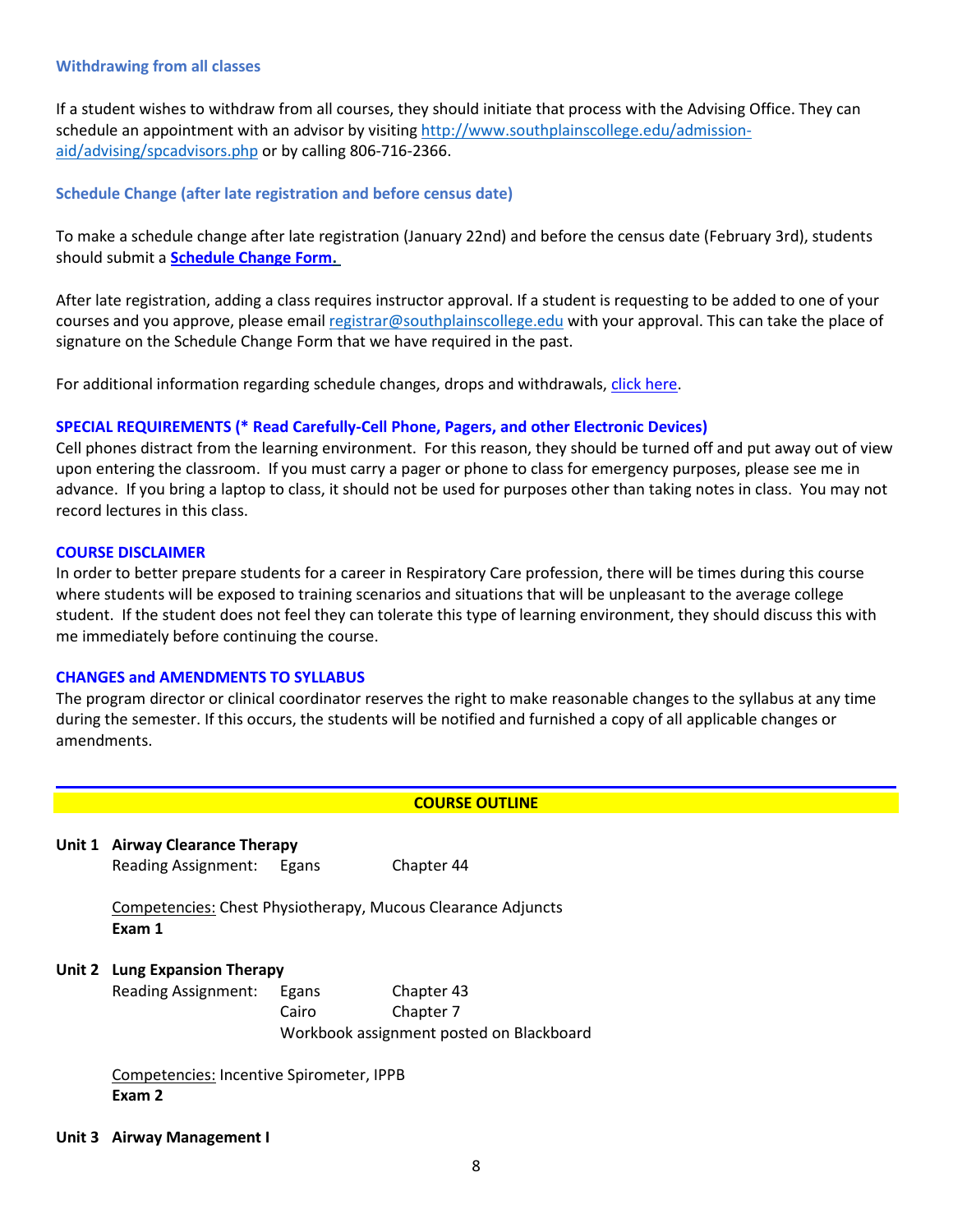| Reading Assignment: | Egans                                    | Chapter 37                    |  |
|---------------------|------------------------------------------|-------------------------------|--|
|                     | Cairo                                    | Chapter 5 Pg 117-124; 147-154 |  |
|                     | Workbook assignment posted on Blackboard |                               |  |

Competencies: Naso-tracheal suctioning-Adult; Endotracheal suctioning- Adult; In-line suctioning-Adult; Setup and ventilate via mask- Adult; Setup and ventilate via ETT- Adult **Exam 3**

### **Unit 4 Airway Management II**

Reading Assignment: Egans Chapter 37 Cairo Chapter 5 Pg 124-147 Workbook assignment posted on Blackboard

Competencies: Endotracheal intubation- Adult; Extubation- Adult, Cuff Management- Adult; Aerosol T-Piece; Securing Artificial Airway **Exam 4**

### **Unit 5 Analysis and Monitoring of Gas Exchange**

| Reading Assignment: | Egans                                    | Chapter 19 |  |
|---------------------|------------------------------------------|------------|--|
|                     | Cairo                                    | Chapter 10 |  |
|                     | Workbook assignment posted on Blackboard |            |  |

Competencies: Pulse oximetry **Exam 5**

#### **Comprehensive Final Exam**

#### **ACCOMMODATIONS**

#### **DIVERSITY STATEMENT**

In this class, the teacher will establish and support an environment that values and nurtures individual and group differences and encourages engagement and interaction. Understanding and respecting multiple experiences and perspectives will serve to challenge and stimulate all of us to learn about others, about the larger world and about ourselves. By promoting diversity and intellectual exchange, we will not only mirror society as it is, but also model society as it should and can be.

#### **DISABILITIES STATEMENT**

Students with disabilities, including but not limited to physical, psychiatric, or learning disabilities, who wish to request accommodations in this class should notify the Disability Services Office early in the semester so that the appropriate arrangements may be made. In accordance with federal law, a student requesting accommodations must provide acceptable documentation of his/her disability to the Disability Services Office. For more information, call or visit the Disability Services Office at Levelland (Student Health & Wellness Office) 806-716-2577, Reese Center (Building 8) 806- 716-4675, or Plainview Center (Main Office) 806-716-4302 or 806-296-9611.

#### **NON-DISCRIMINATION STATEMENT**

South Plains College does not discriminate on the basis of race, color, national origin, sex, disability or age in its programs and activities. The following person has been designated to handle inquiries regarding the non-discrimination policies: Vice President for Student Affairs, South Plains College, 1401 College Avenue, Box 5, Levelland, TX 79336. Phone number 806-716-2360.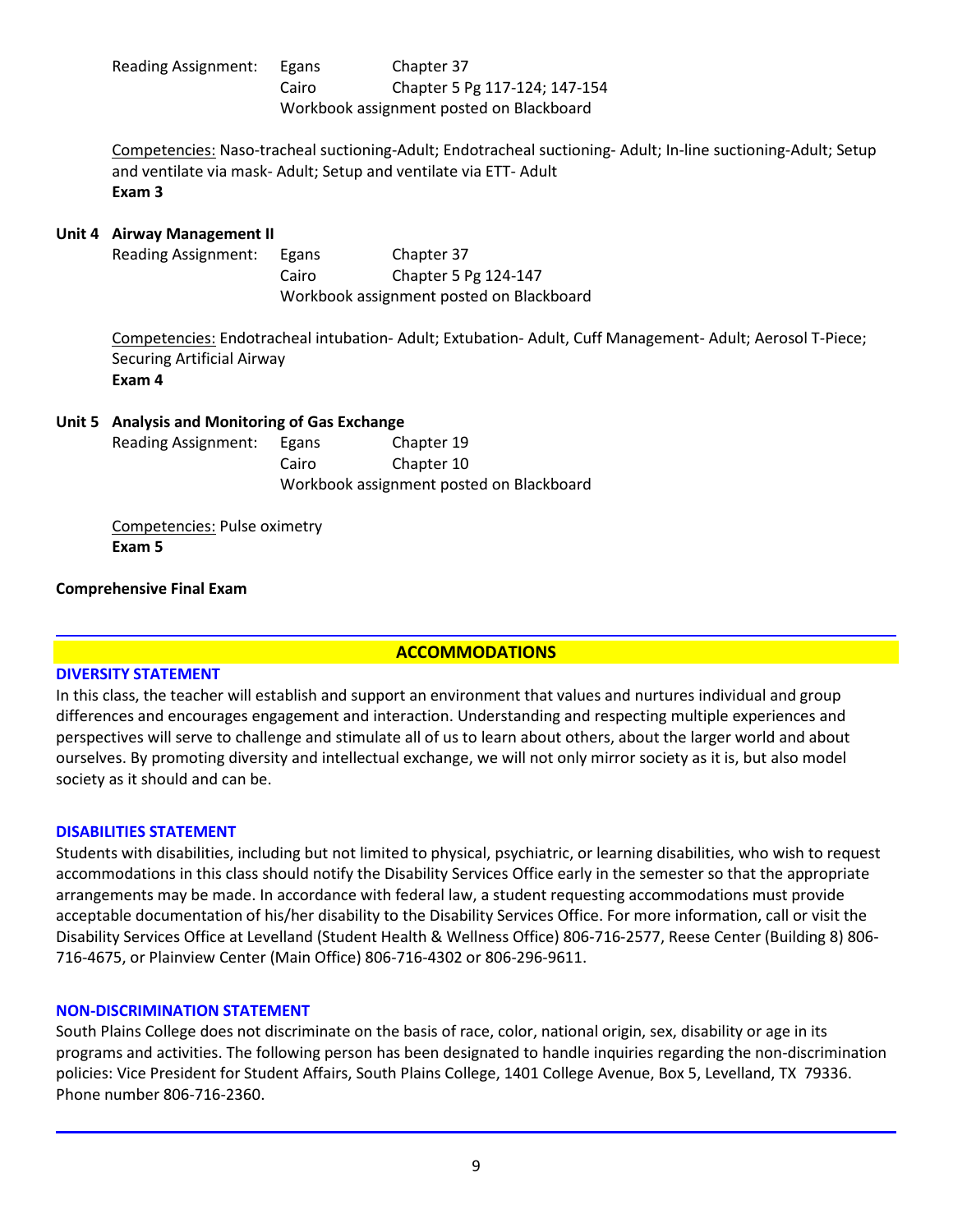# **FOUNDATION SKILLS**

# **BASIC SKILLS–Reads, Writes, Performs Arithmetic and Mathematical Operations, Listens and Speaks**

F-1 Reading–locates, understands, and interprets written information in prose and in documents such as manuals, graphs, and schedules.

F-2 Writing–communicates thoughts, ideas, information and messages in writing and creates documents such as letters, directions, manuals, reports, graphs, and flow charts.

F-3 Arithmetic–performs basic computations; uses basic numerical concepts such as whole numbers, etc.

F-4 Mathematics–approaches practical problems by choosing appropriately from a variety of mathematical techniques.

F-5 Listening–receives, attends to, interprets, and responds to verbal messages and other cues.

F-6 Speaking–organizes ideas and communicates orally.

# **THINKING SKILLS–Thinks Creatively, Makes Decisions, Solves Problems, Visualizes and Knows How to Learn and Reason**

F-7 Creative Thinking–generates new ideas.

F-8 Decision-Making–specifies goals and constraints, generates alternatives, considers risks, evaluates and chooses best alternative.

F-9 Problem Solving–recognizes problems, devises and implements plan of action.

F-10 Seeing Things in the Mind's Eye–organizes and processes symbols, pictures, graphs, objects, and other information.

F-11 Knowing How to Learn–uses efficient learning techniques to acquire and apply new knowledge and skills.

F-12 Reasoning–discovers a rule or principle underlying the relationship between two or more objects and applies it when solving a problem.

### **PERSONAL QUALITIES–Displays Responsibility, Self-Esteem, Sociability, Self-Management, Integrity and Honesty** F-13 Responsibility–exerts a high level of effort and perseveres towards goal attainment.

F-14 Self-Esteem–believes in own self-worth and maintains a positive view of self.

F-15 Sociability–demonstrates understanding, friendliness, adaptability, empathy and politeness in group settings.

F-16 Self-Management–assesses self accurately, sets personal goals, monitors progress and exhibits self-control.

F-17 Integrity/Honesty–chooses ethical courses of action.

# **SCANS COMPETENCIES**

C-1 **TIME** - Selects goal - relevant activities, ranks them, allocates time, prepares and follows schedules.

C-2 **MONEY** - Uses or prepares budgets, makes forecasts, keeps records and makes adjustments to meet objectives.

C-3 **MATERIALS AND FACILITIES** - Acquires, stores, allocates, and uses materials or space efficiently.

C-4 **HUMAN RESOURCES** - Assesses skills and distributes work accordingly, evaluates performances and provides feedback.

# **INFORMATION - Acquires and Uses Information**

C-5 Acquires and evaluates information.

- C-6 Organizes and maintains information.
- C-7 Interprets and communicates information.

C-8 Uses computers to process information.

# **INTERPERSONAL–Works With Others**

C-9 Participates as member of a team and contributes to group effort.

C-10 Teaches others new skills.

C-11 Serves Clients/Customers–works to satisfy customer's expectations.

C-12 Exercises Leadership–communicates ideas to justify position, persuades and convinces others, responsibly challenges existing procedures and policies.

C-13 Negotiates-works toward agreements involving exchanges of resources; resolves divergent interests.

C-14 Works With Diversity–works well with men and women from diverse backgrounds.

# **SYSTEMS–Understands Complex Interrelationships**

C-15 Understands Systems–knows how social, organizational, and technological systems work and operates effectively with them.

C-16 Monitors and Corrects Performance–distinguishes trends, predicts impacts on system operations, diagnoses systems performance and corrects malfunctions.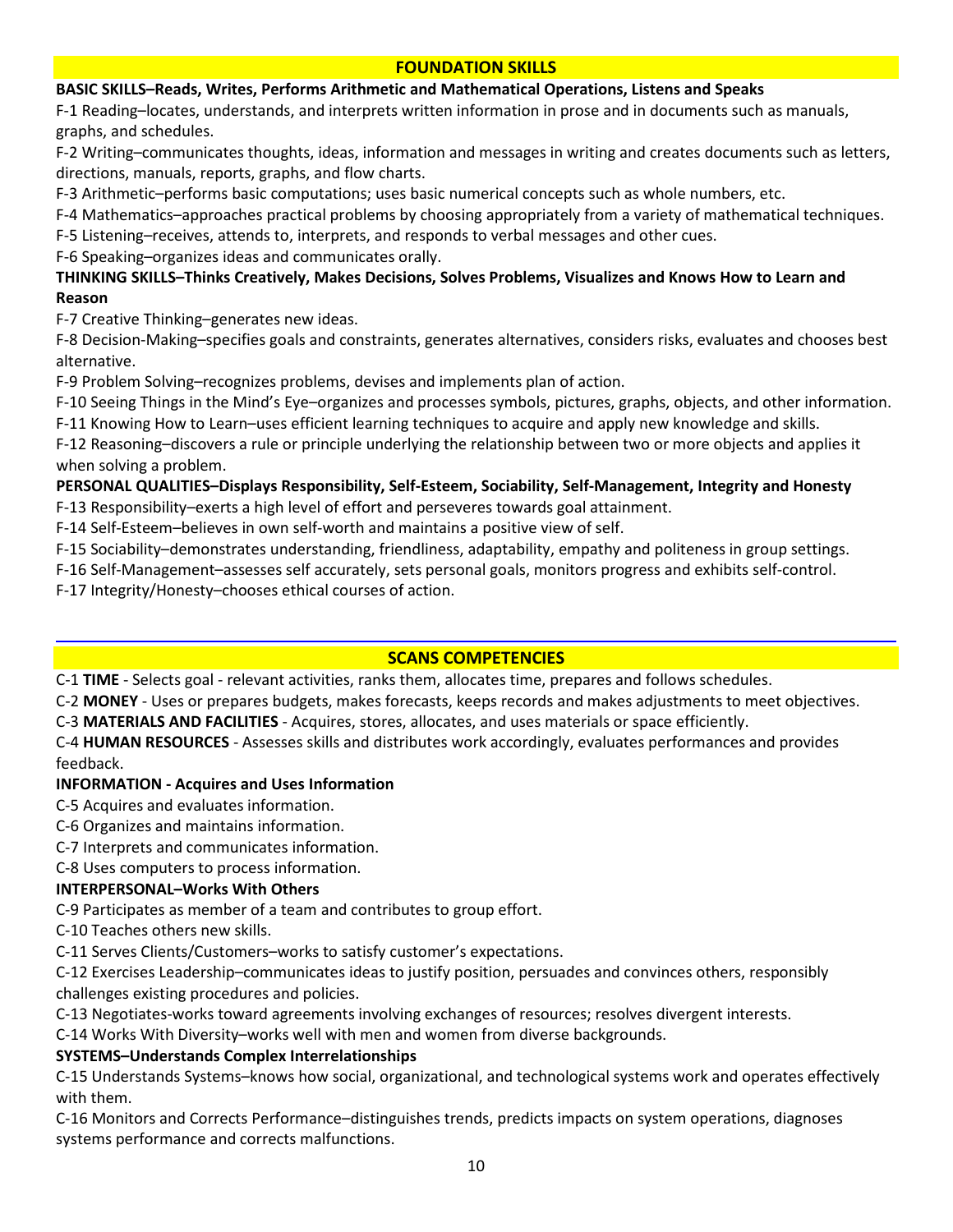C-17 Improves or Designs Systems–suggests modifications to existing systems and develops new or alternative systems to improve performance.

# **TECHNOLOGY–Works with a Variety of Technologies**

C-18 Selects Technology–chooses procedures, tools, or equipment, including computers and related technologies. C-19 Applies Technology to Task–understands overall intent and proper procedures for setup and operation of equipment.

C-20 Maintains and Troubleshoots Equipment–prevents, identifies, or solves problems with equipment, including computers and other technologies